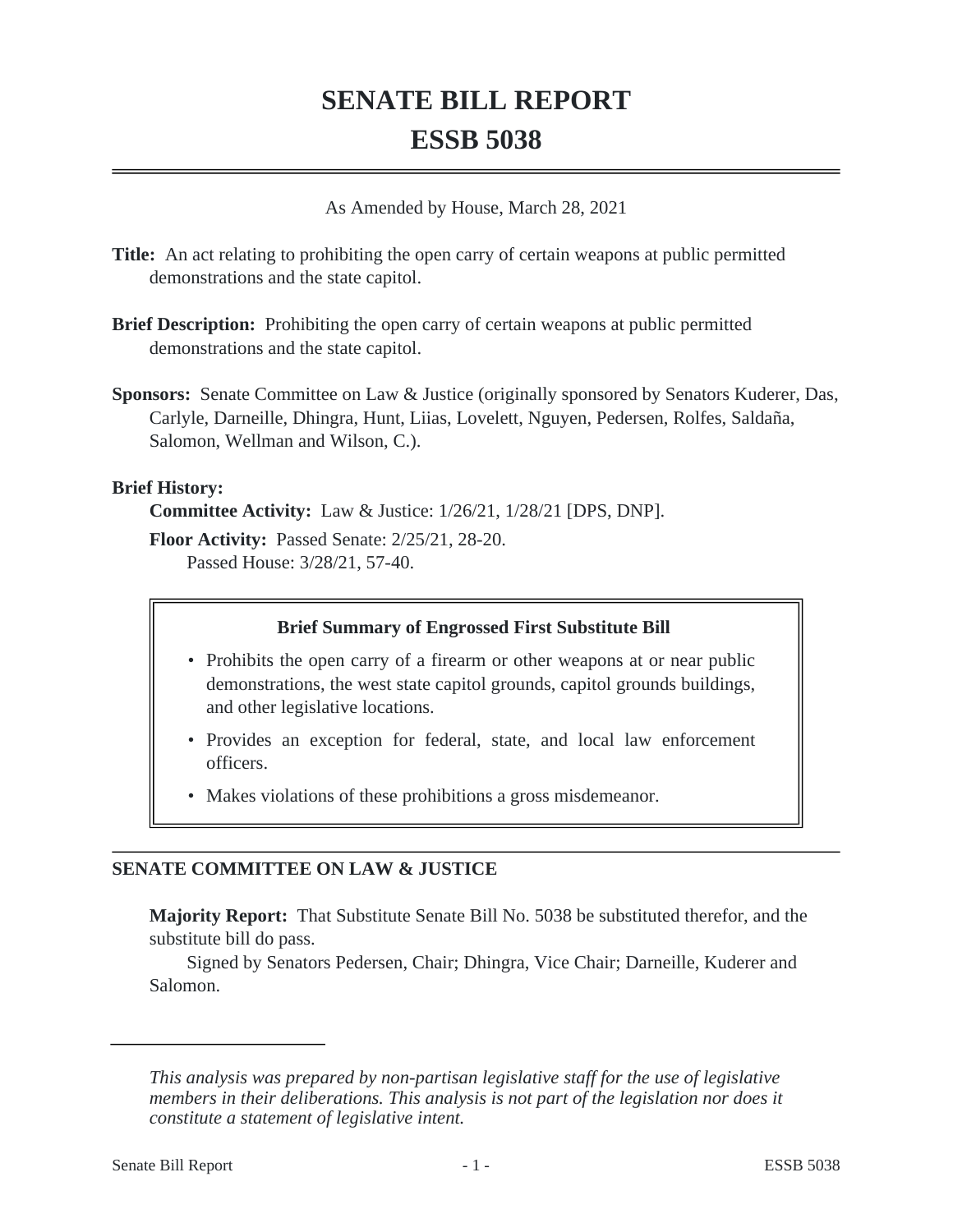#### **Minority Report:** Do not pass.

Signed by Senators Padden, Ranking Member; McCune, Assistant Ranking Member; Holy and Wagoner.

**Staff:** Tim Ford (786-7423)

**Background:** Firearms Prohibited in Designated Places. Weapons, including firearms, are prohibited statewide in certain designated places. These places are:

- the restricted access areas of a jail or law enforcement facility;
- courtrooms and other areas adjacent to or used in conjunction with court proceedings;
- the restricted access areas of a public mental health facility;
- taverns and other places that are made off-limits to persons under age 21 by Liquor Control Board rules; and
- the restricted access areas of commercial service airports.

The perimeter of the above premises must be posted at reasonable intervals to alert the public to the existence of any law restricting the possession of firearms on the premises.

"Weapon" is defined in statute as a firearm, explosive, or an instrument or weapon listed in another statute governing dangerous weapons. The dangerous weapon statute prohibits:

- the possession of slung shots, sand clubs, metal knuckles, spring blade knives, and knives that open by a spring mechanism or by the force of gravity or a downward or outward thrust;
- the furtive carrying, with intent to conceal, any dagger, dirk, pistol, or other dangerous weapon; and
- the use of any device for suppressing the noise of a firearm.

Any person violating this prohibition is guilty of a gross misdemeanor.

Gross Misdemeanors. Every person convicted of a gross misdemeanor shall be punished by imprisonment in the county jail for a maximum term fixed by the court of up to 364 days, or by a fine in an amount fixed by the court of not more than \$5,000, or by both.

**Summary of Engrossed First Substitute Bill:** It is unlawful for any person to knowingly open carry a firearm or any weapon:

- while at any demonstration being held at a public place—this prohibition applies whether the person carries the weapon on their person or in a vehicle;
- within 250 feet of a demonstration at a public place after a duly authorized state or local law enforcement officer advises the person of the demonstration and directs the person to leave until they no longer possess or control a weapon—this prohibition does not apply to any person possessing or controlling any firearm or other weapon on private property owned or leased by that person; and
- on the west state capitol grounds, in any building on the state capitol grounds, in any state legislative office, or at any location of a public legislative hearing or meeting during the hearing or meeting.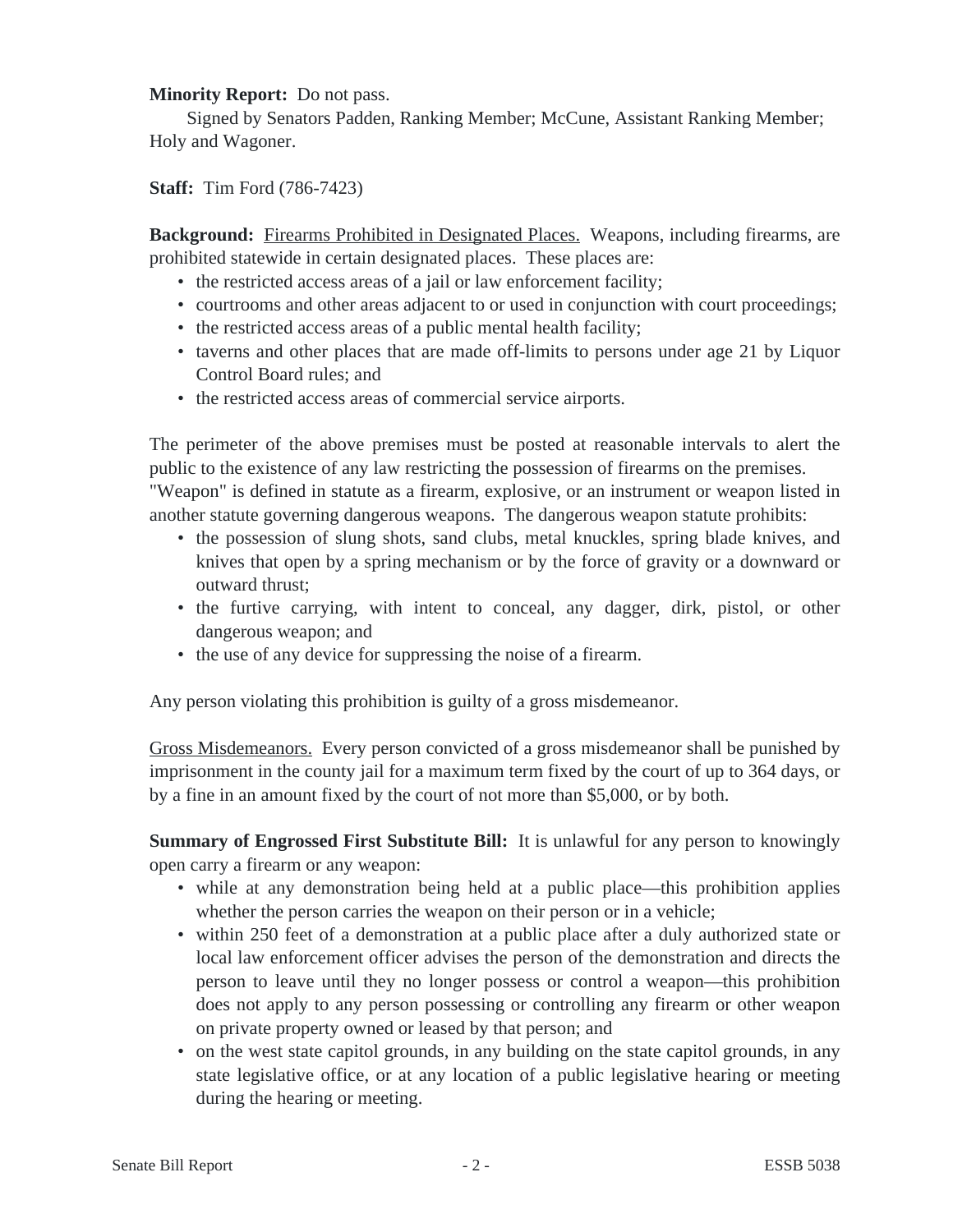Federal, state, and local law enforcement officers and personnel are exempt from the prohibition when carrying a firearm in conformance with their employing agency's policy.

"Permitted demonstration" means a gathering of 15 or more people at a single event in a public place for which a permit has been issued by a government agency or has been designated as permitted by certain local government officials.

"Public place" means any site accessible to the general public for business, entertainment, or other lawful purpose. It includes, but is not limited to, the front, immediate area, or parking lot of any store, shop, restaurant, tavern, shopping center, or other place of business; any public building, its grounds, or surrounding area; or any public parking lot, street, right-of-way, sidewalk, public park, or other public grounds.

A person violating these prohibitions is guilty of a gross misdemeanor.

#### **Appropriation:** None.

**Fiscal Note:** Available.

#### **Creates Committee/Commission/Task Force that includes Legislative members:** No.

**Effective Date:** Ninety days after adjournment of session in which bill is passed.

**Staff Summary of Public Testimony on Original Bill:** *The committee recommended a different version of the bill than what was heard.* PRO: The purpose of openly carrying a weapon at a protest is to intimidate people who are exercising their First amendment rights. It only serves to increase the risk of violence or death. We have seen armed groups engaged with peaceful protesters sometimes with deadly consequences. The most alarming trend is the increase of armed vigilante activity and intimidation with firearms. This bill is a common sense approach to ensure that weapons are not used to intimidate peaceful protesters. This bill is modeled after an existing law in the pro-gun state of Alabama. The bill does not prevent someone with a concealed carry permit to carry concealed. There is not a conflict with the Second Amendment. You are just limited to how and where you can exercise the Second Amendment similar to existing restrictions for courts, jails, and such. This is a reasonable restriction on the Second Amendment.

CON: Many citizens choose to exercise the right to open carry firearms every day without incident. Others find it necessary to openly carry in order to deter criminal behavior in their neighborhoods and businesses especially when there is an absence of law enforcement resources. The definition of demonstration is unconstitutionally vague where anyone at anytime for any reason expressing views or grievances that have the effect of attracting a crowd somehow constitutes a demonstration. There is no definition of a crowd. It is unconstitutional to remove one person's Second Amendment constitutional rights solely on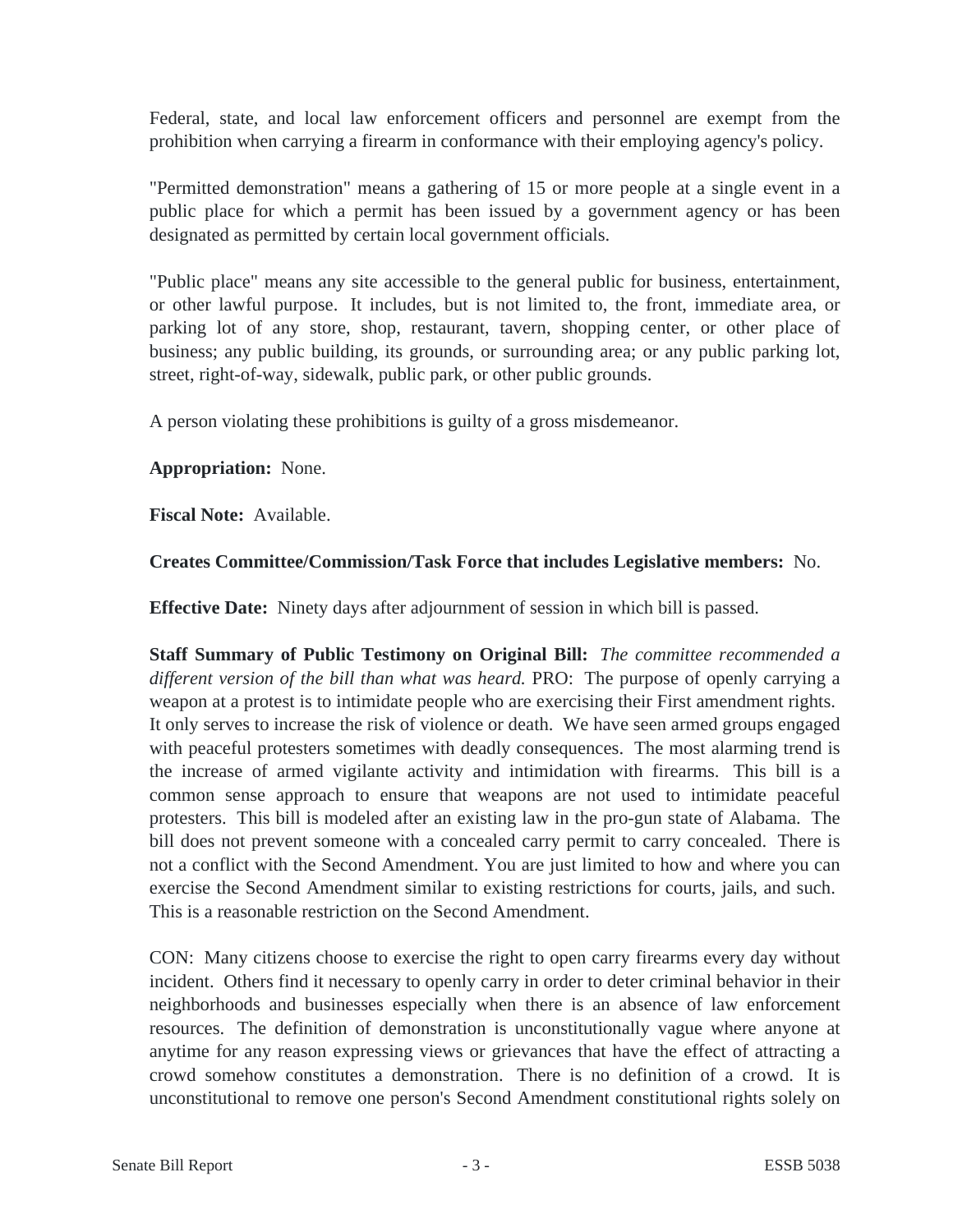the basis of another person, three football fields away, exercising their First Amendment rights. The enforcement of this new law is ripe for abuse and certain communities could be targeted.

**Persons Testifying:** PRO: Senator Patty Kuderer, Prime Sponsor; Cheryl Stumbo, Everytown for Gun Safety, Survivors Program Manager; Marcel McCants, Everytown Survivor Network; Rebecca Elbaum, citizen; Jay Ward, citizen; Kathleen Reynolds, citizen; Laura Klienhofs, citizen; Eric Richey, citizen; Breean Beggs, citizen; Adrian Diaz, citizen; Margy Heldring, citizen; Cheryl Selby, citizen; Girmay Zahilay, citizen; Liz Hjelmseth, citizen; Lyn Idahosa-Berry, citizen; Laura Johnson, citizen; Courtney Thomas, citizen; Daniel Weiner, Rabbi; Paula Barnes, citizen; Joanna Briese, citizen; Niko Battle, citizen; Jane Weiss, citizen.

CON: Duncan Clark, citizen; Wesley Scott, citizen; Ivan Chongarov, citizen; Patrick Zunk, citizen; Dana Morgan, citizen; Jonathan Gibson, citizen; Eric Pratt, citizen; Ernest Rodriguez, citizen; Igor Shishov, citizen; Mark Muenster, Washington Association of Criminal Defense Lawyers; Kaz Foster, Army Veteran; Tom Kwieciak, National Rifle Association; Daniel Mitchell, Sporting Systems; Chip Schmeets, citizen; Jessica Zielinski, citizen; Sharyn Hinchcliffe, citizen; Curtis Bingham, Washington Civil Rights Association; Kyle Thannisch, citizen; Luis Berbesi, citizen; Eric Shaeffer, citizen; Logan Rose, citizen.

**Persons Signed In To Testify But Not Testifying:** PRO: Ariel Young, citizen; Cheryl Berenson, Alliance for Gun Responsibility; Jane Weiss, citizen; Jeannie Shu, citizen; David O'Connor, citizen; Jennifer Dolan-Waldman, Grandmothers Against Gun Violence; Gayle Davis, citizen; Lisa Losh, Grandmothers Against Gun Violence; Pat Griffith, League of Women Voters of Washington; Carol Fish, citizen; Cheryl Selby, City of Olympia/Mayor; Kevin Lewis, citizen; Devon Connor-Green, The Washington Black Lives Matter Alliance; Seth Dawson, Washington Association for Substance Abuse & Violence Prevention; Neil Black, City of Kirkland; Peter Messinger, citizen; Eileen Alexander, citizen; Janette Ambauen, citizen; Stacy Anderson, citizen; Harriet Arkley, citizen; Ian Baldwin, citizen; Virginia Bearson, citizen; Bruce Becker, citizen; Sandra Bensky, citizen; Judy Bentley, citizen; Paul Benz, citizen; Dominick Bergeron, citizen; Carolyn Bernhard, citizen; Bharti Bharani, citizen; Nancy Boespflug, citizen; Antoinette Bonsignore, citizen; Katherine Boyette, citizen; Kevin Brannon, citizen; Jason Breeze, citizen; Cinnamon Brown, citizen; Sage Miller, citizen; Tim Burns, citizen; Coralie Burns, citizen; Charlene Kahn, citizen; Justin Camarata, citizen; June Campbell, citizen; Karen Lucero, citizen; Zachary Carstensen, citizen; John Miller, citizen; Andrew Caughie, citizen; Jenny Clauson, citizen; Richard Firth, citizen; Linda Clifton, citizen; Judith Cohen, citizen; Donna Benaroya, citizen; Ann Cook, citizen; Renee Herst, citizen; Yanah Cook, citizen; Malcolm Cumming, citizen; Hae Sue Park, citizen; Brian Cutler, citizen; Carol Sullivan, citizen; Sophia Damelio, citizen; Alyssa Dayley, citizen; Jolie Hellings, citizen; Jolie Cwinar, citizen; David Dittemore, citizen; Linda Leste, citizen; Sean Dittrich, citizen; Charles Domingue, citizen; Sophia Moser, citizen; Abe Rios, citizen; Jean Marie Dreyer, citizen; Alexander Gray, citizen; Samantha Eden, citizen; Nicolas Duchastel, citizen; Melissa Dunbar, citizen;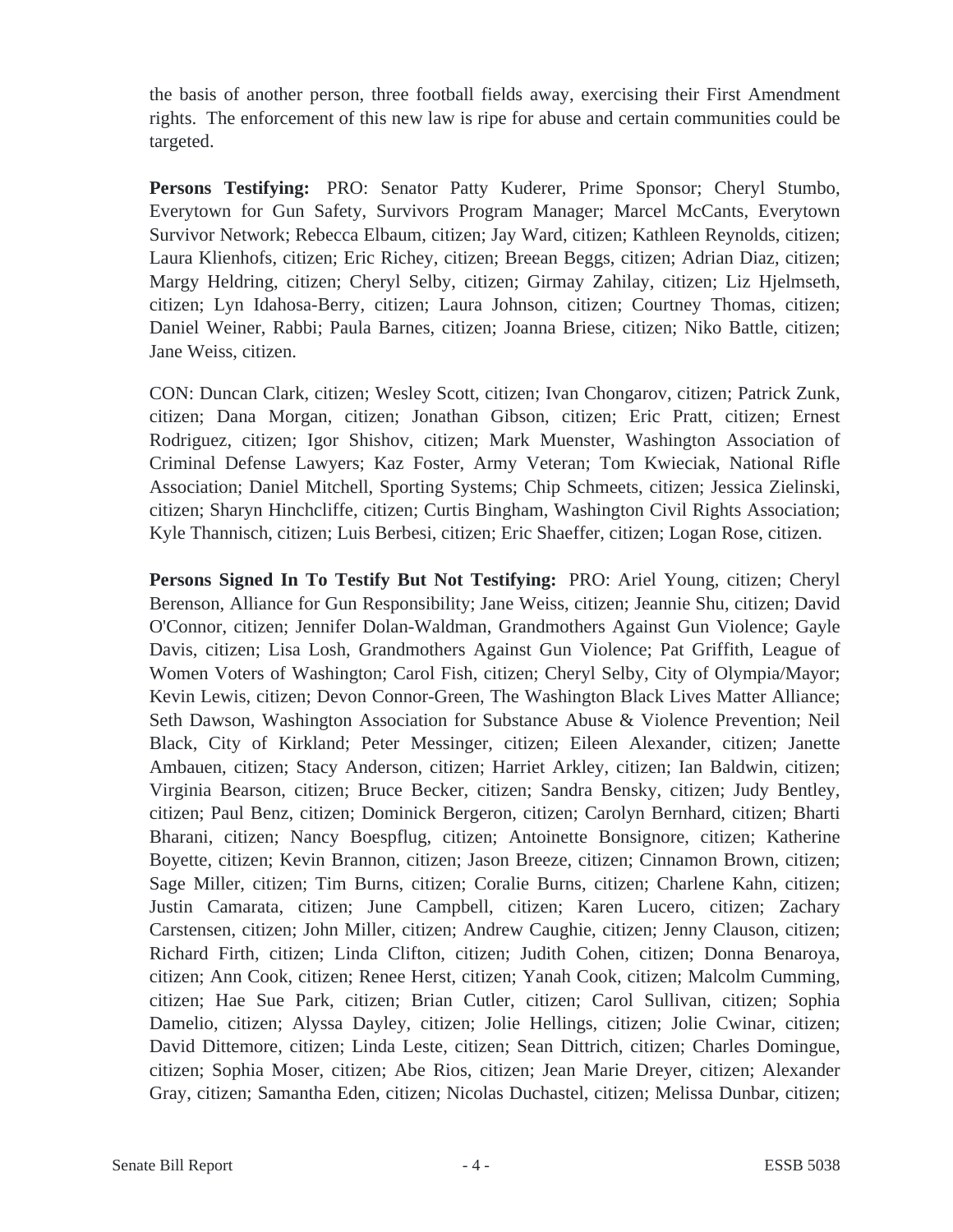Hazel Brown; Kevin Collins; Treyvon Dunbar; Sean Kent; Maureen McGregor; Bob Ellis; Chelsey Wright; Marilyn Ellis; Joanne Engquist; Kristen Ellingboe; Nelago Nuunyango; Dylan O'Connor; Tamara Erikson; Waits, citizen; Erika Fairman, citizen; Renee Hopkins, citizen; John Fairman, citizen; Sara Reyerson, citizen; Laurie Fairman, citizen; Laurie Valliancourt, citizen; Niles Fairman, citizen; Laurie Brockmann, citizen; David Fish, citizen; Delight Roberts, citizen; Randi Fleming, citizen; Sundae Delgado, citizen; Wesley Francis, citizen; Lenea Fritz, citizen; Laurie Werner, citizen; Jeff Panagos, citizen; Nyla Fritz, citizen; Richard Gellman, citizen; Max Booher, citizen; Stephanie Gianarelli, citizen; Stacey Sanner, citizen; Richard Gibson, citizen; Heidi Rutledge, citizen; Nancy Gilbert, citizen; Claire Cunningham, citizen; Dawn Petricciani, citizen; Meredith Goldstein, citizen; Zach Silk, citizen; Alice Goss, citizen; Mathew Bellew, citizen; Margaret Graham, citizen; Elizabeth Heath, citizen; Sheila Guizzetti, citizen; Kaplowitz Andrew, citizen; Call Beth, citizen; Kennedy Gwin, citizen; Christine Hanks, citizen; Rachel Van Gelder, citizen; Maurice Hanks, citizen; Amy Harmala, citizen; Elizabeth Hauser, citizen; Greg Hauth, citizen; Janet Hoffman, citizen; Debbie Hollyer, citizen; Adrianna Hulscher, citizen; Julia Hurd, citizen; Laura Hurtado-Webb, citizen; Patrick Inniss, citizen; Tamara Ritchie, citizen; Aquilla Jackson, citizen; Beau Jackson, citizen; Edward Humble, citizen; Jaxx Asukaa, citizen; Luisa Recalcati, citizen; Jordan Jeffers, citizen; Willa Jeffers, citizen; Nancy Helvy, citizen; Tiara Jewell, citizen; Eva Johnson, citizen; Kyra Humphrey, citizen; Kathy Jones, citizen; Jennifer Estroff, citizen; Sara Julin, citizen; Mary WillAllen, citizen; John Kennedy, citizen; Leanne Kennedy, citizen; Jon Younger, citizen; John Kingslight, citizen; Susan Wilson, citizen; Jeanne Koenings, citizen; Raven Wilson, citizen; Evan Koepfler, citizen; Megan Koznek, citizen; Aileen Willmoth, citizen; Daniel Kraus, citizen; Roger Williams, citizen; Sandy Krauss, citizen; Joe Kunzler, citizen; Anita Latch, citizen; Connie Williams, citizen; John Lederer, citizen; Deborah Leslie, citizen; Glenn Lestz, citizen; Jan Weisel, citizen; Lynne Levine, citizen; Zachary Locken, citizen; Frederic Webster, citizen; Bharat Shyam, citizen; Shannon Mayo, citizen; Susan McBain, citizen; Judy McBroom, citizen; Suzzane Tripp, citizen; Sharon Victor, citizen; Shelley Dreyer-Green, citizen; Kristen Michelle Donovan, citizen; Nancy Dombrowski, citizen; Jeannie Mitchell, citizen; Ray Moser, citizen; Christine Warren, citizen; Jordan Van Voast, citizen; Tim Moses, citizen; Corrine Kocher, citizen; Roberta Nestaas, citizen; Timothy Noonan, citizen; Gail Warren, citizen; Lori Cohen-Sanford, citizen; Roger Nystrom, citizen; Winston Walker, citizen; Cristina Cantor, citizen; Carl Larson, citizen; Xander Waits, citizen; Richard Gammon, citizen; Eva Wahl, citizen; Sue Amorosi, citizen; Kimberly Clarke, citizen; William Hochberg, citizen; Susan Abolafya, citizen; Deborah Viertel, citizen; Lisa Morris, citizen; Richard Osborn, citizen; David Varnau, citizen; Patricia Otley, citizen; Ann Aubuchon, citizen; Michael Alan Paolini, citizen; David Turnoy, citizen; Lorren Garlichs, citizen; Patrick Parisot, citizen; Michell Turley, citizen; Carla Wulfsburg, citizen; Susan Paro, citizen; Ian Taylor, citizen; Leeroy Perkins, citizen; Patricia Perron, citizen; Annie Phillips, citizen; Octavian Pop, citizen; Mike Ramey, citizen; David Ringlee, citizen; Katherine Roscher, citizen; Nancy Salovich, citizen; Susan Schulkin, citizen; Erin Senge, citizen; Goldie Silverman, citizen; Tina Simcich, citizen; Susan Simon, citizen; Tamara Sloan Ritchie, citizen; Erin Sloane, citizen; Thaddeus Smith, citizen; Jeff Snow, citizen; Gregory Sorlie, citizen; Ashley Sternberg, citizen; Donna Stringer, citizen; Justine Stromberg,